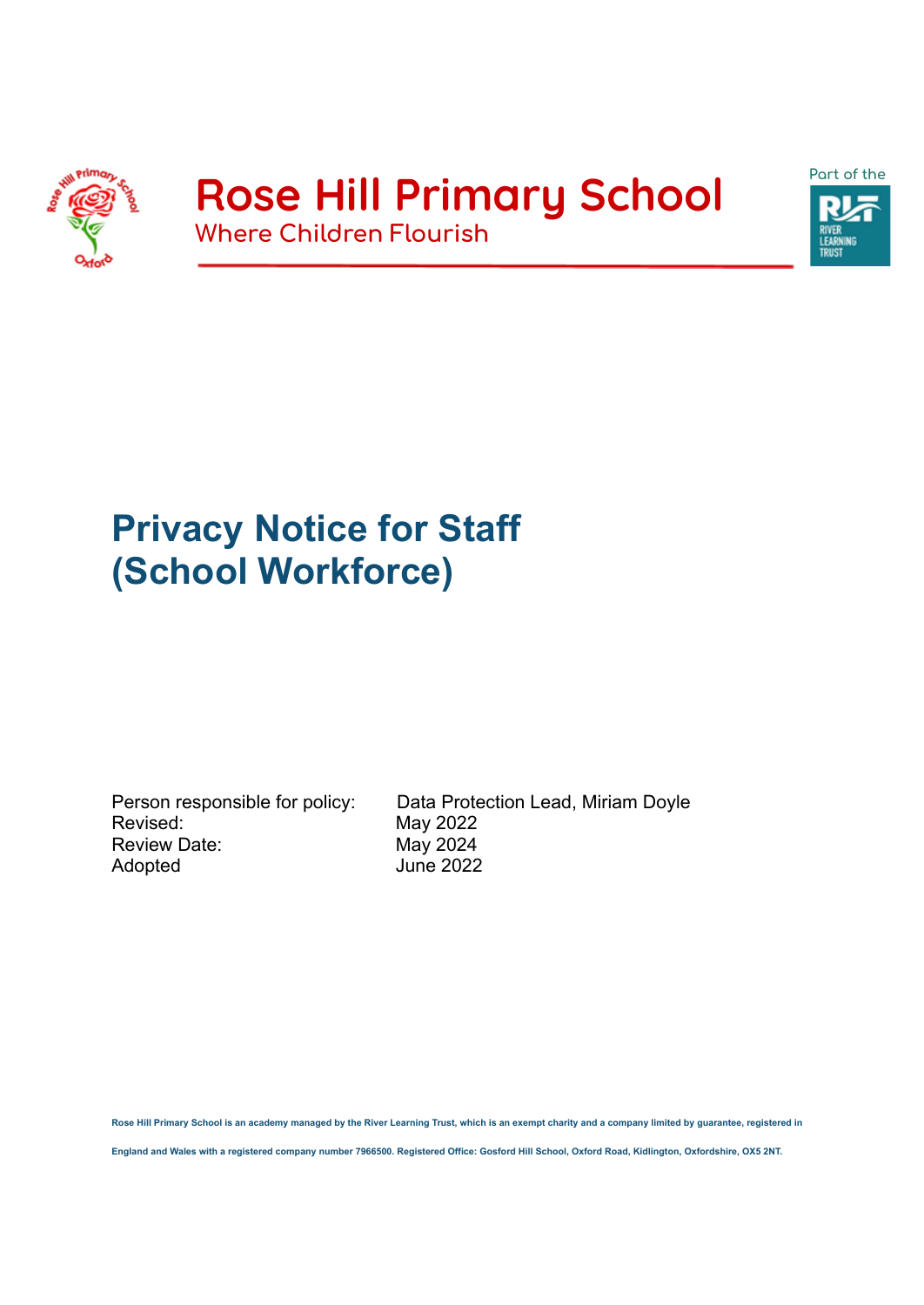### **Privacy notice for the school workforce**

Under data protection law, individuals have a right to be informed about how the school uses any personal data that we hold about them. We comply with this right by providing 'privacy notices' (sometimes called 'fair processing notices') to individuals where we are processing their personal data.

This privacy notice explains how we collect, store and use personal data about individuals we employ, or otherwise engage, to work at our school.

Our school, Rose Hill Primary School, The Oval, Rose Hill. Oxford, Oxfordshire. OX4 4SF is the 'data controller' for the purposes of data protection law.

Our data protection lead is Miriam Doyle (see 'Contact us' below).

#### **The personal data we hold**

We process data relating to those we employ, or otherwise engage, to work at our school. Personal data that we may collect, use, store and share (when appropriate) about you includes, but is not restricted to:

- Contact details
- Date of birth, marital status and gender
- Next of kin and emergency contact numbers
- Salary, annual leave, pension and benefits information
- · Bank account details, payroll records, National Insurance number and tax status information
- · Recruitment information, including copies of right to work documentation, references and other information included in a CV or cover letter or as part of the application process
- · Qualifications and employment records, including work history, job titles, working hours, training records and professional memberships
- · Performance information
- · Outcomes of any disciplinary and/or grievance procedures
- · Absence data
- Copy of driving licence
- **Photographs**
- CCTV footage
- Data about your use of the school's information and communications system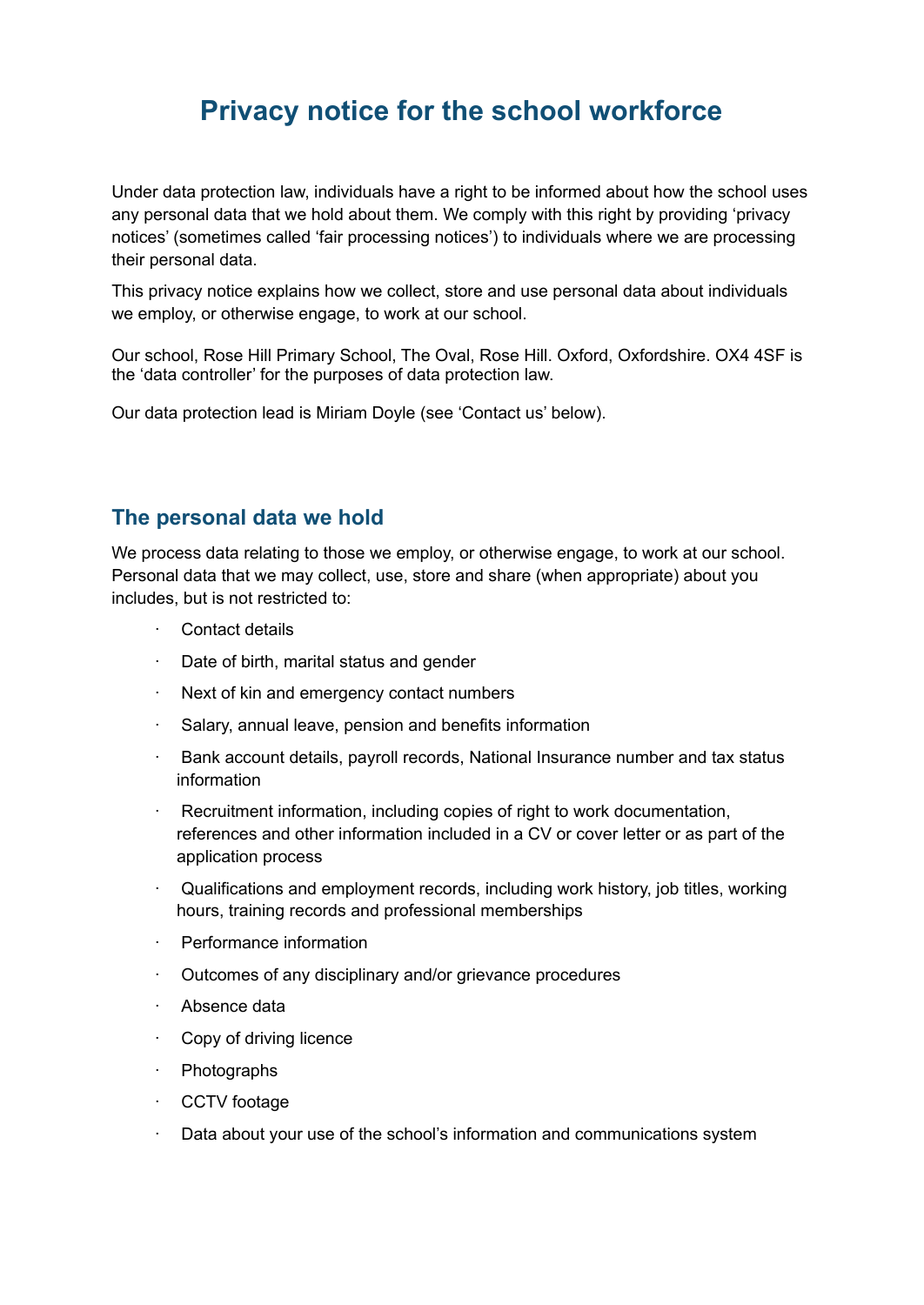We may also collect, store and use information about you that falls into "special categories" of more sensitive personal data. This includes information about (where applicable):

- Race, ethnicity, religious beliefs, sexual orientation and political opinions
- Trade union membership
- · Health, including any medical conditions, and sickness records

#### **Why we use this data**

- The purpose of processing this data is to help us run the school, including to:
- Enable you to be paid
- Facilitate safe recruitment, as part of our safeguarding obligations towards pupils
- Support effective performance management
- · Inform our recruitment and retention policies
- Allow better financial modelling and planning
- Enable equalities monitoring
- Improve the management of workforce data across the sector
- Support the work of the School Teachers' Review Body

#### **Our lawful basis for using this data**

We only collect and use personal information about you when the law allows us to. Most commonly, we use it where we need to:

- · Fulfil a contract we have entered into with you
- · Comply with a legal obligation
- Carry out a task in the public interest

Less commonly, we may also use personal information about you where:

- You have given us consent to use it in a certain way
- We need to protect your vital interests (or someone else's interests)

Where you have provided us with consent to use your data, you may withdraw this consent at any time. We will make this clear when requesting your consent, and explain how you go about withdrawing consent if you wish to do so.

Some of the reasons listed above for collecting and using personal information about you overlap, and there may be several grounds which justify the school's use of your data.

#### **Collecting this information**

While the majority of information we collect from you is mandatory, there is some information that you can choose whether or not to provide to us.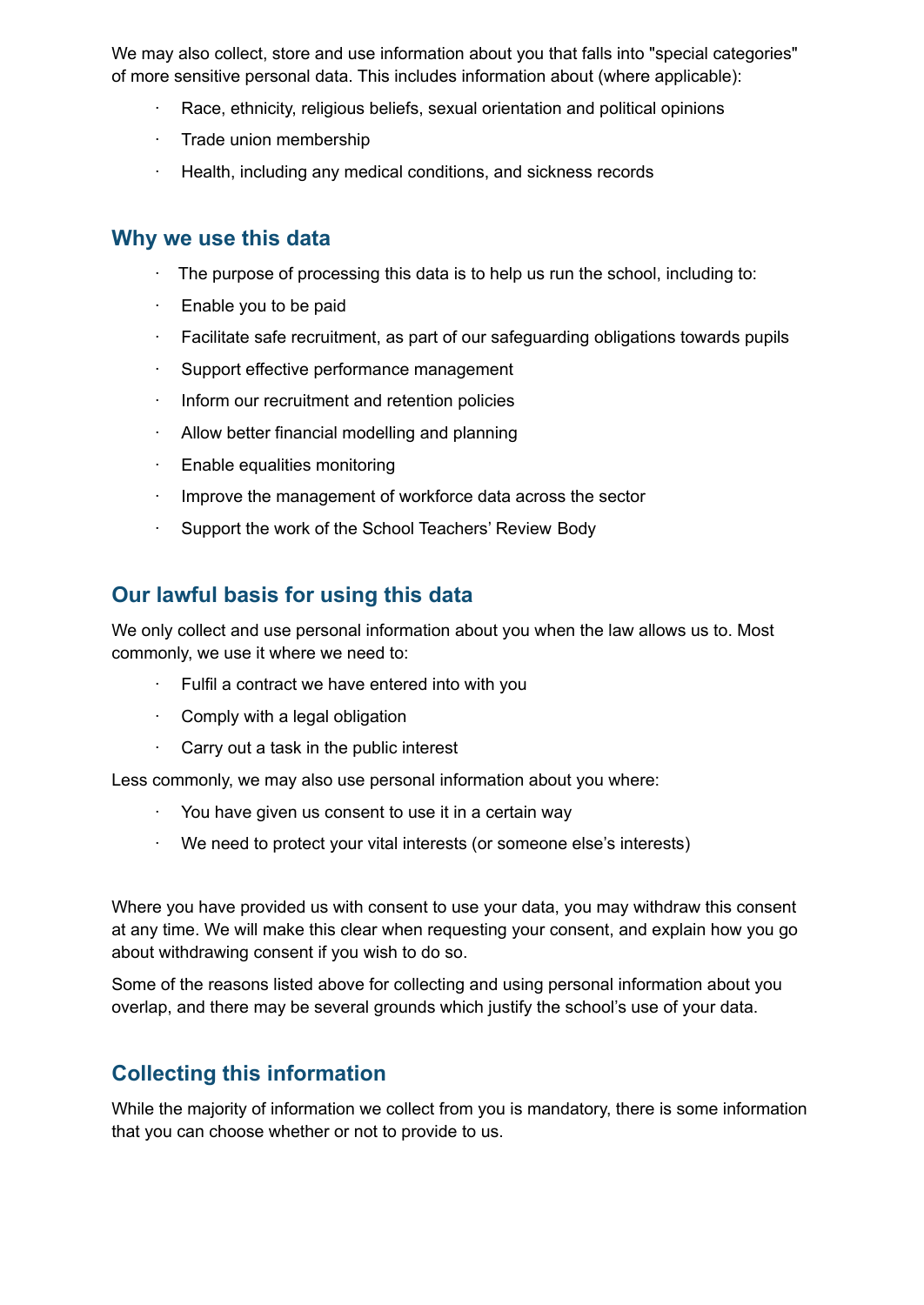Whenever we seek to collect information from you, we make it clear whether you must provide this information (and if so, what the possible consequences are of not complying), or whether you have a choice.

#### **How we store this data**

Personal data is stored in line with our Record Retention Policy.

We create and maintain an employment file for each staff member. The information contained in this file is kept secure and is only used for purposes directly relevant to your employment.

Once your employment with us has ended, we will retain this file and delete the information in it in accordance with our Record Retention Policy. A copy of this is available in the School Office.

#### **Data sharing**

We do not share information about you with any third party without your consent unless the law and our policies allow us to do so.

Where it is legally required, or necessary (and it complies with data protection law), we may share personal information about you with:

- · Our local authority to meet our legal obligations to share certain information with it, such as safeguarding concerns and information about headteacher performance and staff dismissals
- The Department for Education
- Educators and examining bodies
- Our regulator e.g. Ofsted
- Suppliers and service providers  $-$  to enable them to provide the service we have contracted them for, such as payroll and staff absence insurance
- **Financial organisations**
- Central and local government
- **Health authorities**
- · Health and social welfare organisations
- · Professional advisers and consultants
- Police forces, courts, tribunals
- · Professional bodies
- Employment and recruitment agencies

#### **Transferring data internationally**

Where we transfer personal data to a country or territory outside the European Economic Area, we will do so in accordance with data protection law.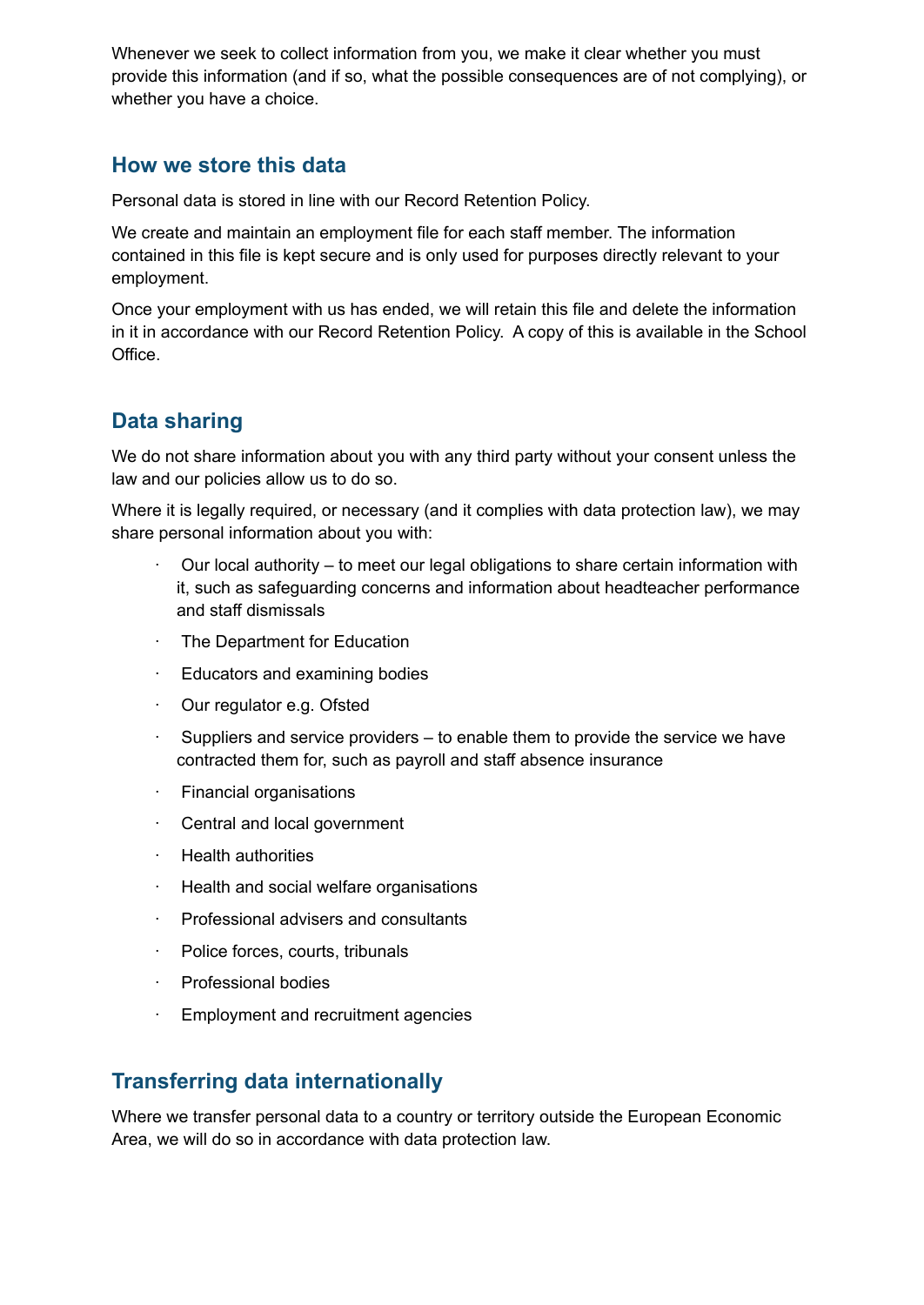#### **Your rights**

#### **How to access personal information we hold about you**

Individuals have a right to make a 'subject access request' to gain access to personal information that the school holds about them.

If you make a subject access request, and if we do hold information about you, we will:

- Give you a description of it
- Tell you why we are holding and processing it, and how long we will keep it for
- · Explain where we got it from, if not from you
- Tell you who it has been, or will be, shared with
- $\cdot$  Let you know whether any automated decision-making is being applied to the data, and any consequences of this
- Give you a copy of the information in an intelligible form

You may also have the right for your personal information to be transmitted electronically to another organisation in certain circumstances.

If you would like to make a request, please contact our data protection officer.

#### **Your other rights regarding your data**

Under data protection law, individuals have certain rights regarding how their personal data is used and kept safe. You have the right to:

- · Object to the use of your personal data if it would cause, or is causing, damage or distress
- · Prevent your data being used to send direct marketing
- · Object to the use of your personal data for decisions being taken by automated means (by a computer or machine, rather than by a person)
- · In certain circumstances, have inaccurate personal data corrected, deleted or destroyed, or restrict processing
- · Claim compensation for damages caused by a breach of the data protection regulations

To exercise any of these rights, please contact our data protection officer.

#### **Complaints**

We take any complaints about our collection and use of personal information very seriously.

If you think that our collection or use of personal information is unfair, misleading or inappropriate, or have any other concern about our data processing, please raise this with us in the first instance.

To make a complaint, please contact our data protection officer.